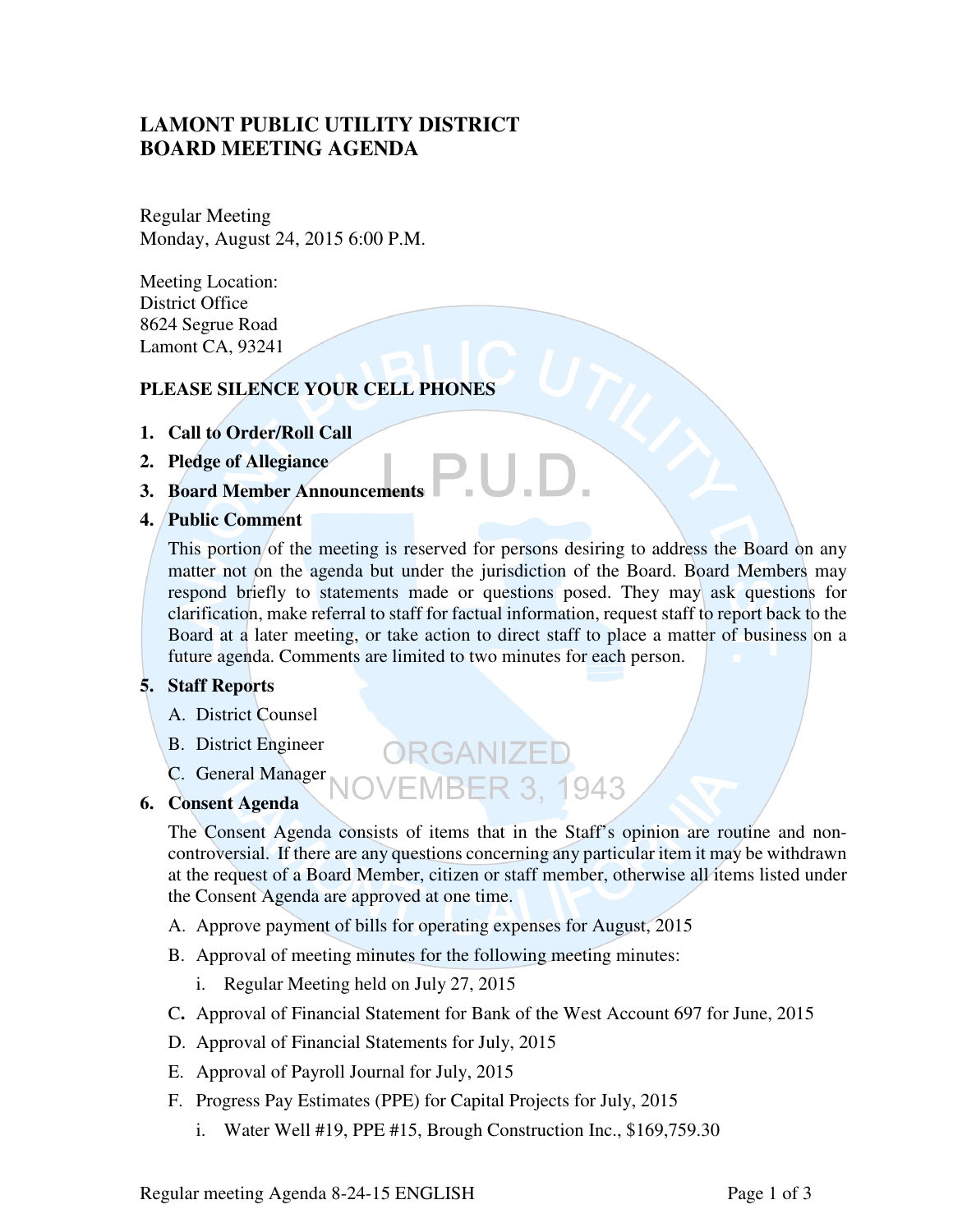#### **7. Regular Agenda**

- A. Report and Possible Minute Action: Consideration and possible approval to enter into an agreement with HGACbuy and possible approval to purchase a GapVax vacuuming and jetting truck; **General Manager, Nick Turner**
- B. Report and Possible Minute Action: Consideration and possible approval of agreement for payment of connection and capacity fees for the development located at 9001 Weedpatch Hwy; **Board President Prado**
- C. Report and Possible Minute Action: Consideration and possible approval of the submittal of the Application/Report of Waste Discharge update to the RWQCB in accordance with the Cease and Desist Order R5-2012-0044, Provision 3(b); **District Engineer, JT Gardiner**
- D. Report and Possible Minute Action: Consideration and possible approval of CEQA document for the installation of a Solar PV System at the wastewater treatment plant; **District Engineer, JT Gardiner**
- E. Report and Possible Minute Action: Consideration and possible approval of changing banking institutions to Wells Fargo and adoption of Resolution No 433 designating authorized signers at Wells Fargo Bank; **General Manager, Nick Turner**
- F. Report and Possible Minute Action: Clarification regarding compensating Board Members for attending committee meetings; **Board President Prado**
- G. Report and Possible Minute Action: Consideration and possible approval of a scope and budget received from McFaddin Endangered Species Assessments to perform "census trapping" of Tipton Kangaroo Rats as required by the California Department of Fish and Wildlife on District parcel APN 185-350-55 prior to beginning construction on Plan B for effluent disposal in the amount of \$7,812; **General Manager, Nick Turner**
- H. Report and Possible Minute Action: Consideration and possible approval of a temporary assignment for the Water System Supervisor; **General Manager, Nick Turner**
- I. Information Only: Update from Community Water Center regarding water projects and upcoming opportunities; **General Manager, Nick Turner**
- J. Report and Possible Minute Action: Consideration and possible approval of Board requested District staffing reorganization; **Director Sanchez**
- K. Report and Possible Minute Action: Authorization for Board President to execute the *Request for Obligation of Funds* and *Letter of Intent to Meet Conditions* for the Fairfax Road Emergency Water Supply Project; **General Manager, Nick Turner**

#### **8. Closed Session**

A. Potential initiation of litigation; Government Code §54956.9 (d)1

## **9. Open Session**

Report for closed session